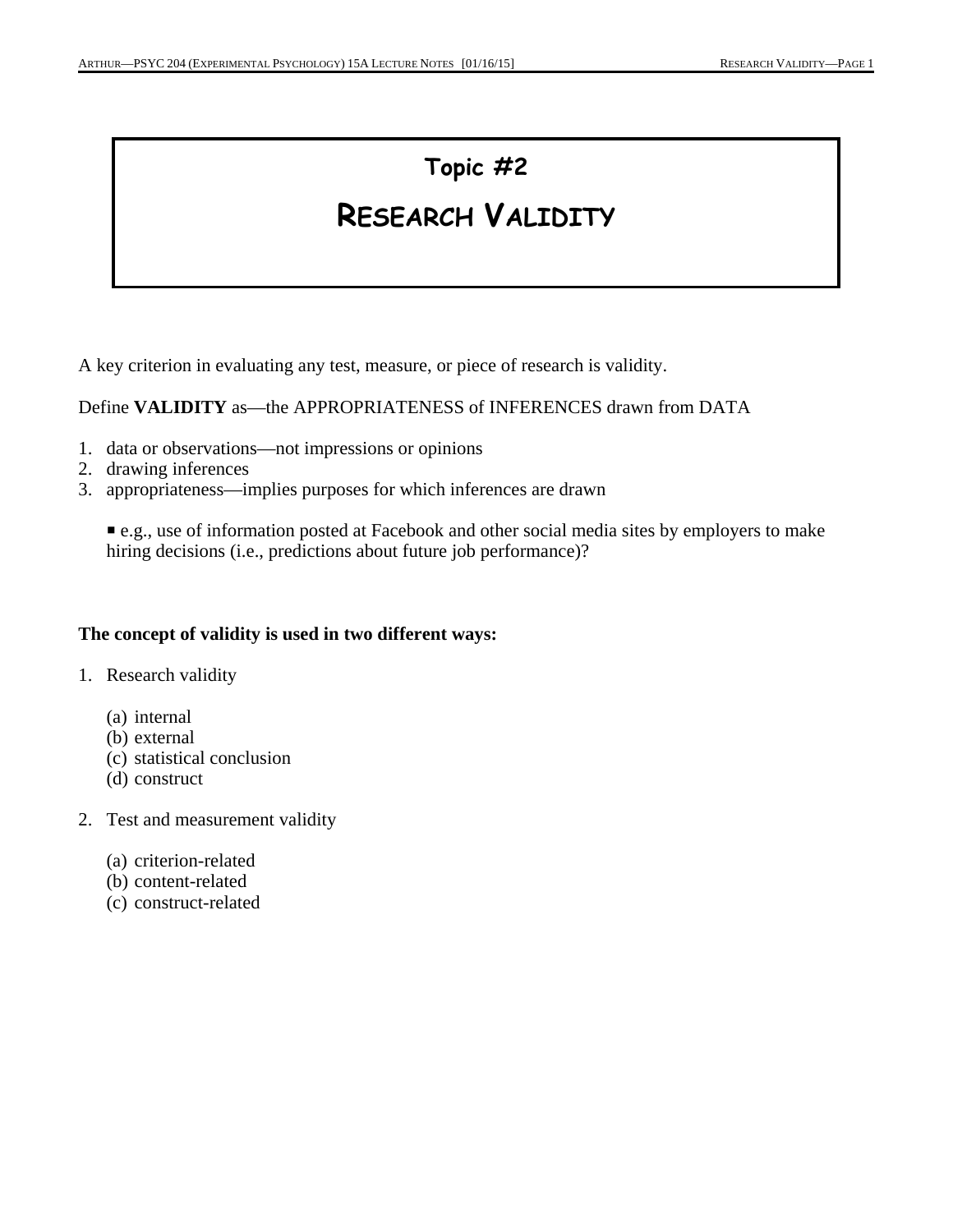**Research Validity**—A conclusion based on a research study is valid when it corresponds to the actual or true state of the world.

Four facets or dimensions of research validity are commonly recognized—internal validity, external validity, statistical conclusion validity, and construct validity.

- 1. **Internal Validity**—is the extent to which we can infer that a relationship between two variables is causal or that the absence of a relationship implies absence of cause.
	- That is, is the system of research internally consistent? Do the relationships obtained follow from the research design?
	- In terms of experimental research designs, a study has internal validity if a cause-effect relationship actually exists between the independent and dependent variables.
	- The difficulty is determining whether the observed effect is caused only by the IV, since the DV could have been influenced by variables other than the IV.
		- **Extraneous Variable—any variable other than the IV that influences the DV.**
		- **Confounding—when an extraneous variable systematically varies with variations or levels of** the IV.
	- Internal validity is primarily determined by the quality of the research design, which is in turn determined by the degree or amount of experimental control (of extraneous and confounding variables).

#### • *Threats*

- A. **History** (events outside the lab)—the observed effects between the independent and dependent variable might be due to an event which takes place between the pretest and posttest when this event is not the treatment of research interest (e.g., effects of success/failure [IV] on feelings of depression [DV] with success condition run on a sunny day and failure on a gloomy, dark, cold, rainy day [weather = extraneous variable]).
- B. **Maturation**—a source of error in a study related to the amount of time between measurements; concerned with naturally occurring changes in research participants (e.g., developmental or gerontological psychology research).
- C. **Testing**—effects due to the number of times particular responses are measured—familiarity with the measuring instrument (e.g., increased scores on  $2<sup>nd</sup>$  test).
- D. **Attrition or Mortality**—the dropping out of some participants before a study is completed, causing a threat to validity (e.g., effect of learning strategies [IV] on end of semester grades [DV]; effect of attrition as a result of bad grades would be an extraneous variable).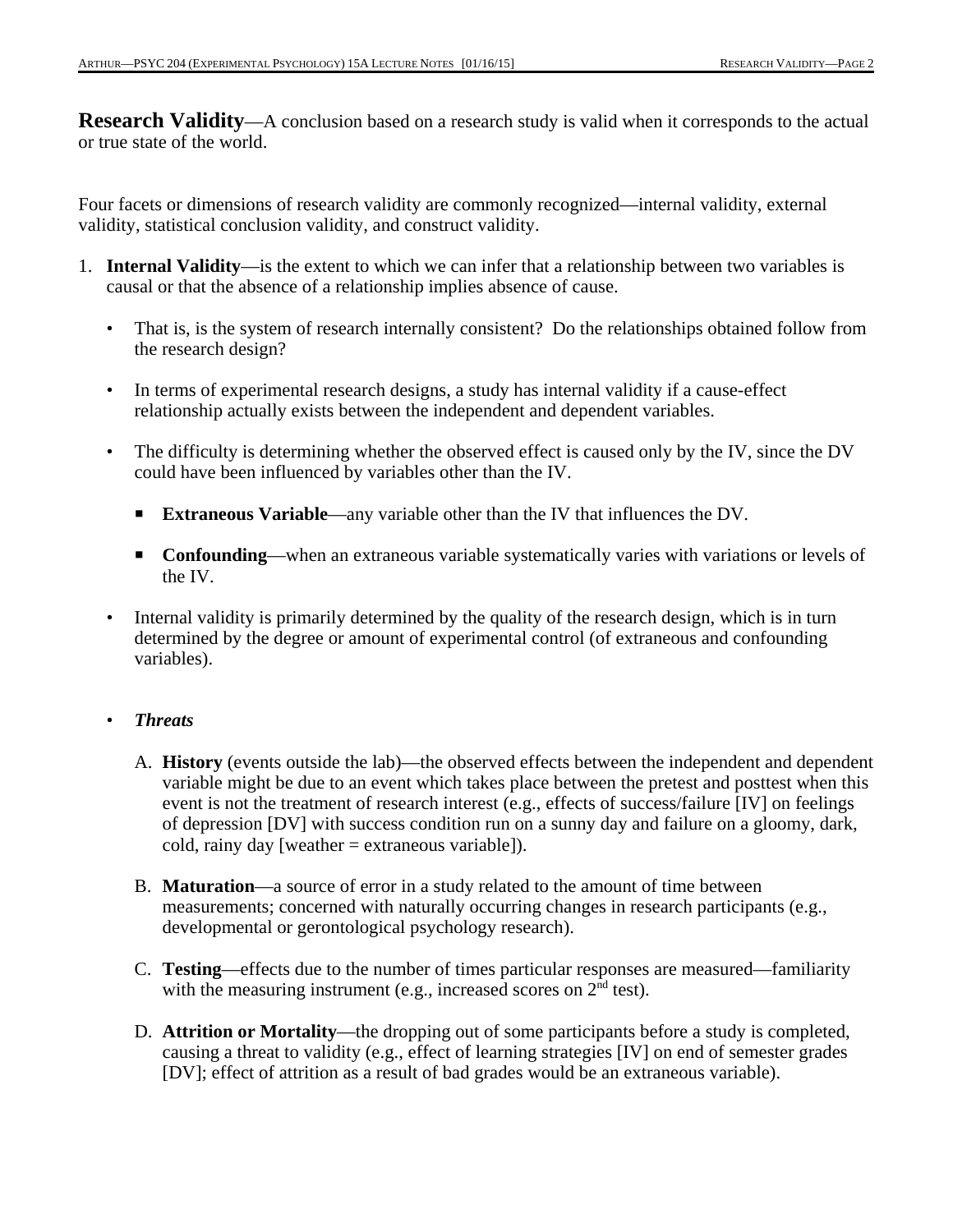- E. **Selection**—many studies compare two or more groups on some dependent variable after the introduction of an IV. Other studies like surveys just assess attitudes or opinions on an issue. In either case, sampling or selection into the study is critical. Samples must be comparable—in multi-group designs—or must represent the population (e.g., survey of attitudes towards endangered species—one would probably obtain very different results as a function of sampling from individuals in the logging industry vs. members of the Society for the Protection of Baby Seals).
- F. **Regression effects**—tendency of participants with extreme scores on first measure to score closer to the mean on a second testing; a statistical threat (e.g., scores on the  $2<sup>nd</sup>$  test regress—move either higher or lower—to the true score).
- *These threats are corrected for by randomization*
- 2. **External Validity**—is the inference that presumed causal relationships can be generalized to and across alternate measures of cause and effect, and across different types, persons, settings, and times. That is, how generalizable are findings?
	- The concern is whether the results of the research study can be generalized to another situation—specifically, participants, settings, and times.
	- *Threats*
		- A. Other participants (interaction of selection and treatment)—**population validity**

Psychological research studies often use samples of convenience—"the experimentally accessible population". Consequently, the question is—How representative is the typical sample of the focal group of interest when participants are often chosen by availability?

The criticality or severity of convenient, nonrepresentative, nonrandom samples as a methodological flaw is to some extent a function of the topic domain being researched.

- B. Other settings (interaction of setting and treatment)—**ecological validity**
- C. Other times (interaction of history and treatment)—**temporal validity**
- *External validity may be increased by random sampling for representativeness*
- ! Importance of trade-off issues between internal and external validity.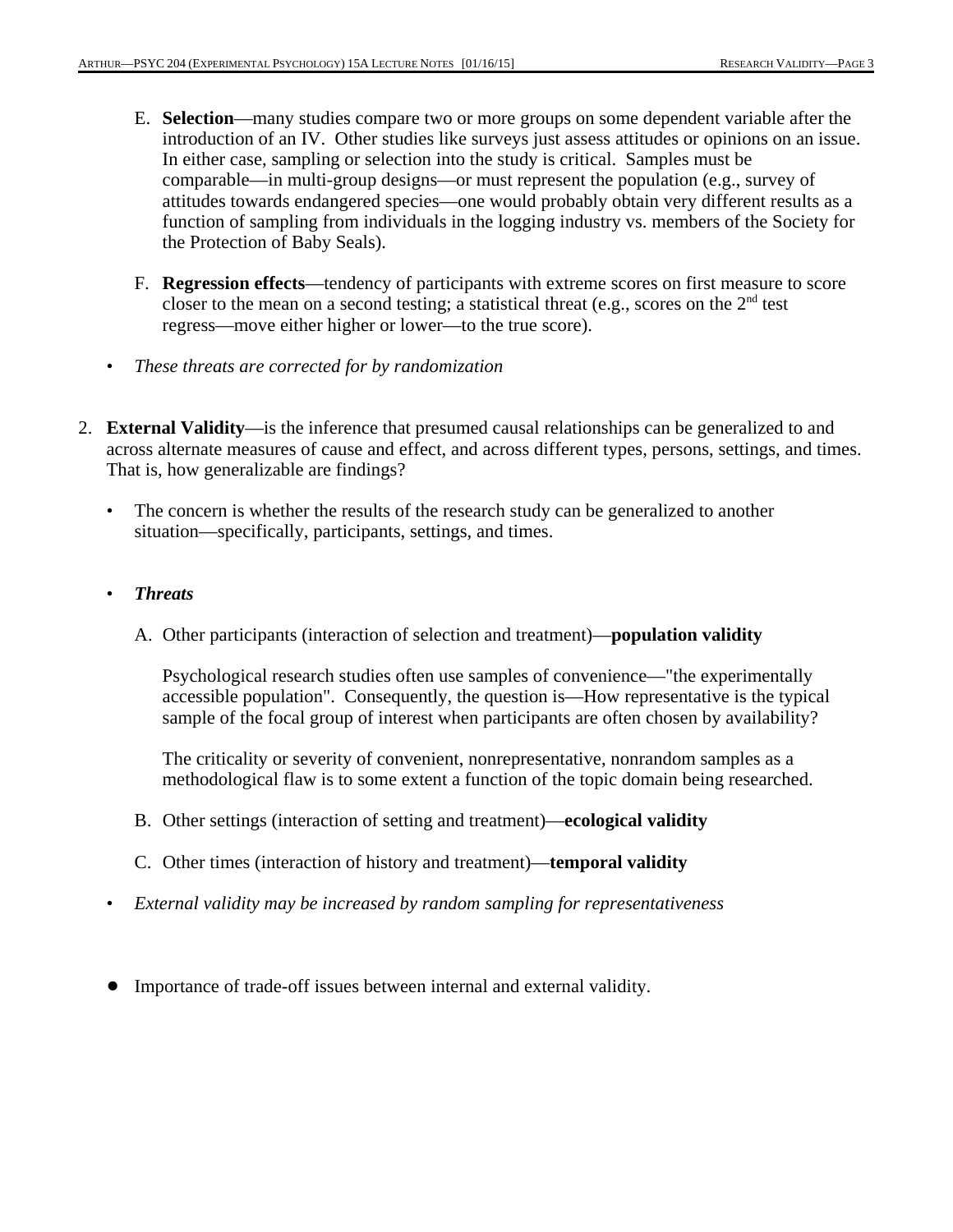- 3. **Statistical Conclusion Validity**—appropriateness of inferences (or conclusions) made from data as a result (or function) of conclusions drawn from statistical analysis. That is, are the IV and DV statistically related?
	- *Threats*
		- A. Low statistical power—this is the ability (power) of a statistical test to detect or identify relationships when they are actually present. All things being equal, the larger the sample size, the greater the power.
		- B. Violated assumptions of statistical tests
		- C. Reliability of measures' scores
	- *These threats can be addressed by having adequate power, meeting the assumptions of tests, and using measures with acceptable levels of score reliability.*
- 4. **Construct Validity**—has to do with labels that can be placed on what is being observed and the extent to which said labels are theoretically relevant.
	- Construct validity is a question of whether the research results support the theory underlying the research. That is, is there another theory that could adequately explain the same results?
		- e.g., in polygraph research, is "ANXIETY" a better label than "LYING" for what is being studied?
	- If the labels being used are irrelevant to the theory being researched, then the study can be said to lack construct validity.

## • *Threats*

- A. Loose connection between theory and study.
- B. Changes in research participants' behaviors that result from their tendency to alter their behavior because they are being studied. These include but are not limited to effects such as:
	- $\Box$  "good-subject" response
	- $\Box$  Hawthorne effect
	- $\Box$  social desirability responding [impression management]
	- $\Box$  evaluation apprehension
	- $\square$  responses to experimenter expectancies
- *These effects can be controlled or minimized by using the following procedures:*
	- (a) *Double-blind procedures*
	- (b) *Single-blind procedures*
	- (c) *Deception*